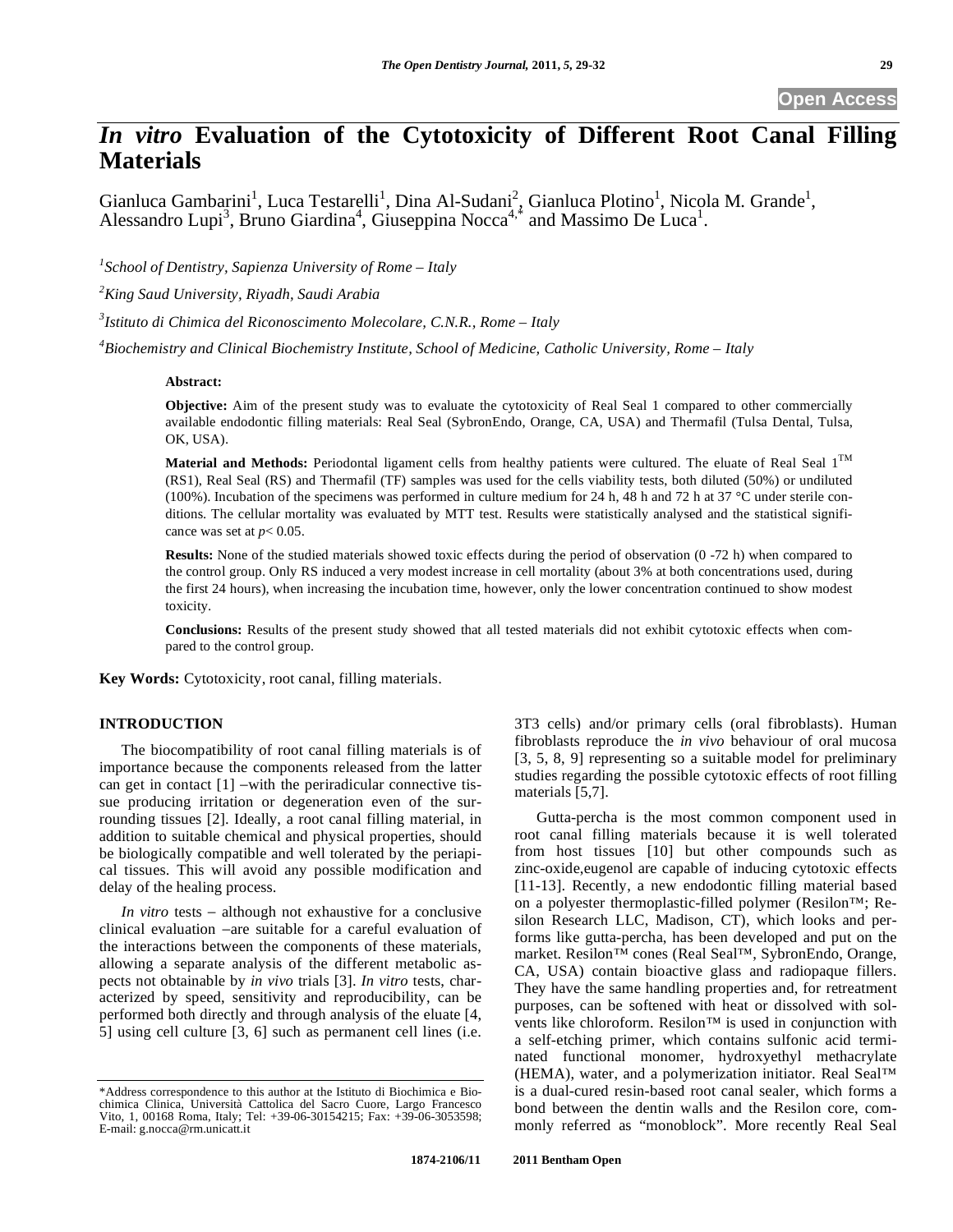1™ (SybronEndo, Orange, CA, USA), a new product derived by an improvement of Resilon™ technology, has become available: it is a carrier-based filling material, in which all components, sealer, thermoplastic filler and carrier, are resin-based. RealSeal 1™ also introduces a new self-etching, resin-based sealer, which eliminates the priming step, necessary using the original system.

As the purpose of the development of new endodontic filling materials is enhancing successful clinical applications, trials must be carried out to evaluate their cytotoxicity. Recent studies [13] showed satisfactory *in vitro* biocompatibility of both the new self-etching sealer Real Seal 1™ and Real Seal <sup>TM</sup> filling materials. The first one showed a mild cytotoxic effect comparable with that of Pulp Canal Sealer (SybronEndo, Orange, CA, USA), a traditional zinc-oxide and eugenol based endodontic sealer currently used in endodontic practice [14]. Another study showed that both Real Seal <sup>TM</sup> and gutta-percha points exhibited mild cytotoxic effects, with no statistically significant differences [15].

The aim of the present study was to investigate the cytotoxicity of Real Seal  $1^{TM}$  in comparison with some other commercially available endodontic filling materials eg Thermafil ™ (Tulsa Dental, Tulsa, OK, USA).

## **MATERIALS AND METHODS**

All chemicals and reagents (cell culture grade) were supplied by Sigma-Aldrich Srl (Milan, Italy) unless otherwise indicated.

#### **Cell Culture of Human Periodontal Ligament Fibroblasts**

Periodontal ligament cells from healthy patients (obtained with informed consent and with approval from the Ethics Committee) were scraped from third molars extracted only for orthodontic reasons, and were enzymatically digested for 1 h at 37 °C in a solution of collagenase type I (3 mg/mL) and dispase (4 mg/mL). The cells were plated in tissue culture flasks  $(25 \text{ cm}^2)$  with Dulbecco's Modificated Eagles' Medium (DMEM), supplemented with 10% foetal calf serum (FCS), L-glutamine (2 mmol/L), streptomycin (100.0  $\mu$ g/mL) and penicillin (1000 units/mL), at 37 °C in humidified atmosphere (95% air, 5%  $CO<sub>2</sub>$ ). The medium was replaced before cells have formed the monolayer. Cells at sub-confluence, obtained with no more than 5 passages, were used in all experiments.

## *Canal Filling Materials*

- Real Seal  $1^{TM}$ (SybronEndo, Orange, CA, USA) is composed by a polysulfone based carrier with difunctional methacrylate resin, bioactive glass, radiopaque fillers and coloring agent.
- Real Seal™ (SybronEndo, Orange, CA, USA) is a mixture of UDMA (Urethane Dimethacrylate), PEGDMA (polyethyleneglycol dimethacrylate) and Bis-GMA(bisphenol A glycidyl methacrylate) resins, silane-treated barium borosilicate glasses, barium sulfate, silica, calcium hydroxide, bismuth oxychloride with amines, peroxide, photo initiator, stabilizers and pigments.

Thermafil<sup>™</sup> (Tulsa Dental, Tulsa, OK, USA) consists of a flexible central carrier coated with a layer of  $\alpha$ -phase gutta-percha.

The eluate of Real Seal  $1^{TM}$  (RS1), Real Seal  $^{TM}$  (RS) and Thermafil  $^{TM}$  (TF) samples was used for the cell viability tests. The incubation of specimens was performed in culture medium without FCS (24 h, 48 h and 72 h, 37 °C, atmospheric pressure) under sterile conditions. The ratio between the sample surface and volume medium  $(0.5 \text{ cm}^2/\text{mL})$  was selected according to International Organization for Standardization (ISO) standards [16]. The incubation in absence of FCS was performed to avoid possible interaction between compounds released by the tested materials and serum components. After the incubation, 10% FCS was added to all extracts; the latter, diluted (50%) or undiluted, were then added to cell monolayers by medium change and similar volumes of DMEM were added also to the control wells (untreated cells). As positive control UDMA (10 mol/L) treated cells were used. After 24 h of incubation (at 37 °C in humidified atmosphere), the cellular vitality was evaluated by MTT (3-(4,5-Dimethylthiazol-2-yl)-2,5-diphenyltetrazolium bromide) [17]. This is a colorimetric assay that measures the reduction of yellow MTT by mitochondrial succinate dehydrogenase. The MTT enters into the cells and passes into the mitochondria where it is reduced to an insoluble, formazan product. Since reduction of MTT can only occur in metabolically active cells, the activity level represents a measure of their viability.

#### **MTT Test**

The MTT test was performed according to Wataha *et al.*  [18]. A solution (20  $\mu$ L) of MTT in PBS (phosphate buffer, 5 mg/mL) was added to the medium (200 μL) and, after incubation (4 h, 37°C) the intracellular formazan crystals produced were dissolved in a solution of HCl in isopropanol  $(4x10<sup>-2</sup> N, 200 \mu L)$ . The optical density (OD) of the solution contained in each well was determined using an automatic microplate photometer (Packard Spectracount<sup>TM</sup>, Packard BioScience Company, Meriden, USA) at a wavelength of 570 nm. Each experiment was performed in sextuplicate and the cell cytotoxicity was calculated according to the following equation [19]:

Percentage of cell mortality = Control OD - Sample OD

Control OD

x 100

## **Statistical Analysis**

All results are expressed as Mean  $\pm$  Standard Deviation. The group means were compared by analysis of variance (ANOVA) followed by a multiple comparison of means by Student-Newman-Keuls; if necessary, comparison of means by *t-*Student test was used. The statistical significance was set at *p*< 0.05.

## **RESULTS**

The cytotoxic effects of the Real Seal  $1^{TM}$ , Real Seal  $TM$ and Thermafil ™ are shown in Table **1**. None of the examined materials showed statistically significant toxic effects during the period of observation (0 -72 h) when compared with the control group (Table 1,  $p > 0.05$ , using ANOVA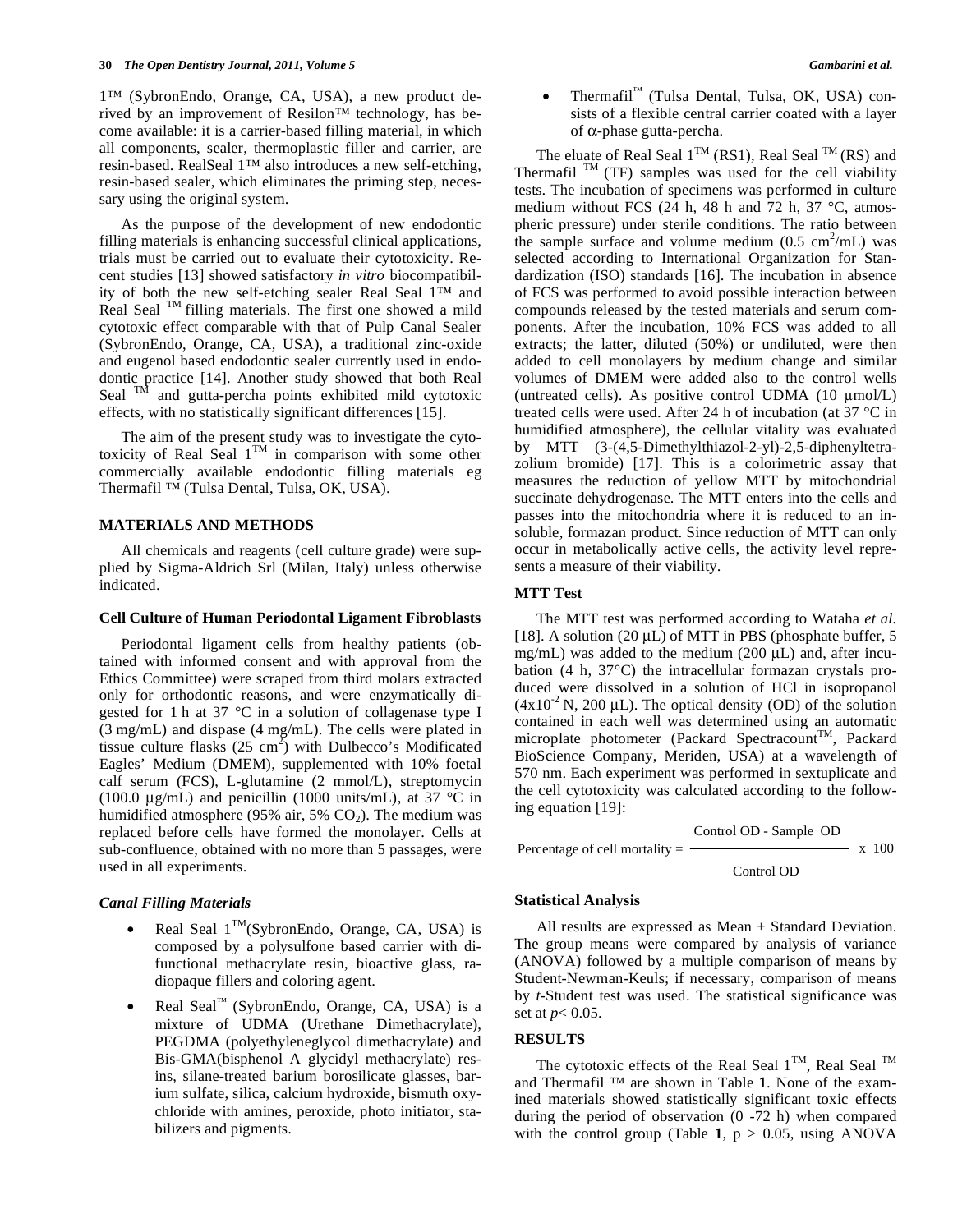| <b>Canal Filling Materials</b> | 24 <sub>h</sub>   | 48h             | 72h             |
|--------------------------------|-------------------|-----------------|-----------------|
| Real Seal $1^{TM}$             | $0.05 \pm 0.001$  | 0.0             | 0.0             |
| $Real Seal^{TM}$               | $2.5 \pm 0.2$     | 0.0             | 0.0             |
| Thermafil $T^M$                | $0.06 \pm 0.0015$ | 0.0             | 0.0             |
| Real Seal $1^{TM}$ (50%)       | 0.0               | 0.0             | 0.0             |
| Real Seal <sup>TM</sup> (50%)  | $3.3 \pm 0.020$   | $3.8 \pm 0.025$ | $1.5 \pm 0.020$ |
| Thermafil <sup>TM</sup> (50%)  | 0.0               | 0.0             | 0.0             |

**Table 1. Percentage of Cell Mortality ± Standard Deviation Determined by MTT Test** 

followed by a multiple comparison of means by Student-Newman-Keuls test). No differences due to the used experimental conditions (undiluted or 50 % diluted eluate) were detectable (p > 0.05 using *t-*Student test). Only Real Seal TM induced a very small increase of cell mortality (about 3% in both reported experimental conditions, during the first 24 hours). When the the incubation time was increased, however, only the lower concentration continued to show a very mild toxicity. UDMA (used as positive control) induced a high toxicity in human periodontal ligament fibroblasts (data not shown).

## **DISCUSSION**

*In vitro* cell cultures have been widely used to evaluate cytotoxicity of root canal filling materials. Since *in vitro*  toxicity tests should be performed using the most appropriate cells [20,21], human primary periodontal ligament fibroblasts were used in this study.

Here the cytotoxicity of three different types of root canal filling materials (Real Seal <sup>TM</sup>, Real Seal 1<sup>TM</sup> and Thermafil  $T<sup>M</sup>$ ) was examined using extracts of the specimens because this approach exhibits some advantages The choice of Thermafil  $T^{M}$  and Real Seal  $T^{M}$  cones was suggested because the former is the most common gutta-percha material using a carrier-based technique. There are some differences in composition and performance between RS and RS1 because the latter has been slightly modified to improve thermoplasticity, flow and adhesion to the carrier. None of these characteristics has been so far investigated in the dental literature. Although Thermafil  $^{TM}$  and Real Seal  $^{TM}$  are on the market for many years, only a few studies investigating their biocompatibility are reported [22, 23]. In a histopathologic study, Bodrumlu *et al.* [23] showed high tolerance of tissues to Resilon and gutta-percha after 60 days and that Resilon may serve as an alternative to gutta-percha in terms of biocompatibility. Resilon showed also an acceptable *in vivo* biocompatibility [24].

Donadio *et al.* reported, in two separate studies [25,26], showed that Resilon cones are more biocompatibles than regular GP and Activ GP cones [25]. Susini *et al.* [27] also reported that the cytotoxicity of Resilon + Epiphany sealer was due mainly to Epiphany and that this effect decreased after 2 days reaching a level comparable with that of the commonly used root canal sealers. In a recent study, Epiphany/Resilon root canal filling system showed satisfactory tissue reaction and therefore a good biocompatibility when tested in connective tissue of rats [28]. Cytotoxicity of Epiphany sealer and Resilon set has been reported as comparable with that of AH-Plus and gutta-percha [29].

The Results of the present study showed that all tested root canal filling materials did not exhibit cytotoxic effects when compared with the control group. The results concerning Real Seal TM confirm the cytotoxicity data reported in literature [13,14]. A previous study showed that metal and plastic carriers of Thermafil  $M$  are not cytotoxic to fibroblasts [30]. This material was chosen in this study to obtain a direct comparison with carrier-based Real Seal  $1^{TM}$ .

The results of the present study confirmed that plastic carriers of Thermafil<sup>TM</sup> are not cytotoxic. Since very little is present in the literature about the biocompatibility of Ther $mafil<sup>TM</sup>$ , the results here reported are able to confirm the good biological properties of a material which has been successfully used in clinical practice for over 20 years. Furthermore, in the present study also RS1 carrier and filling material were shown to be not cytotoxic. Biocompatibility of the new RS1 filling material is similar to that of products which have been clinically used for many years; RS1 should be therefore used with the same precautions (i,e. avoiding overfilling and extrusion in the periradicular tissues) commonly adopted in routine endodontic practice. Furthermore, the choice among the above reported root canal filling materials should be based on other factors like user friendliness, simplicity of use, leakage over time, easiness of retreatment and post preparation procedures.

## **REFERENCES**

- [1] Geurtsen W, Leyhausen G. Biological aspects of root canal filling materials-histocompatibility, cytotoxicity, and mutagenicity. Clin Oral Invest 1997; 1: 5-11.
- [2] Tepel J, Darwisch el Sawaf M, Hoppe W. Reaction of inflamed periapical tissue to intracanal medicaments and root canalsealers. Endod Dent Traumatol 1994; 10: 233-8.
- [3] Schmalz G. Use of cell cultures for toxicity testing of dental materials-advantages and limitations. J Dent1994; 22: S6-11.
- [4] Granchi D, Stea S, Ciapetti G, Cavedagna D, Stea S, Pizzoferrato A. Endodontic cements induce alterations in the cell cycle of *in vitro* cultured osteoblasts. Oral Surg Oral Med Oral Pathol Oral Radiol Endod 1995; 79: 359-66.
- [5] Willerhausen B, Marroquin BB, Schaefer D, Schulze R. Cytotoxicity of root canal filling materials to three different human cell lines. J Endod 2000; 26: 703-7.
- [6] Hauman CHJ, Love RM. Biocompatibility of dental material used in contemporary endodontic therapy: a review. Part 1. Intracanal drugs and substances. Int Endod J 2003a; 36: 75-85.
- [7] Al-Nazhan S, Spangberg L. Morphological cell changes due to chemical toxicity of a dental material: an electron microscopy